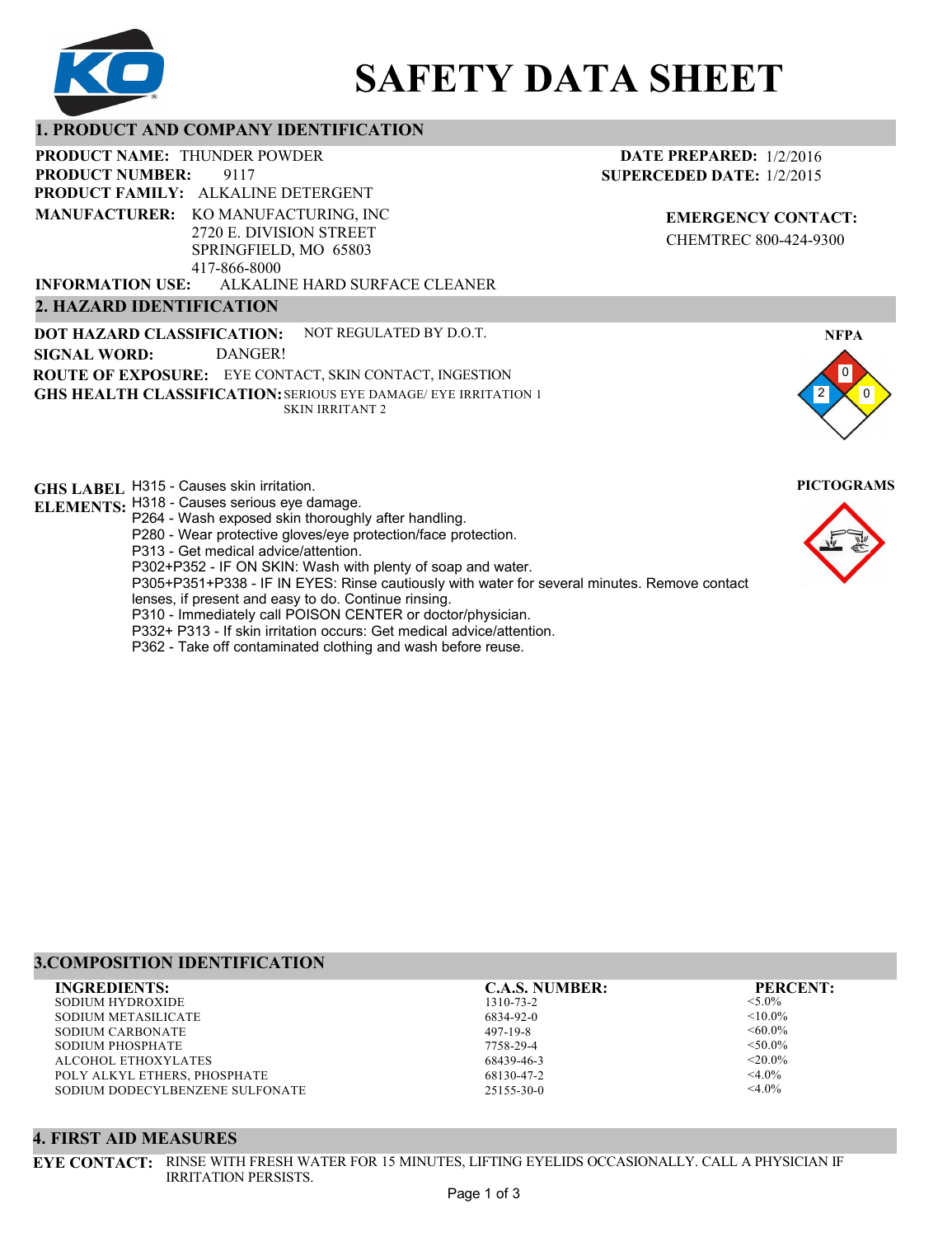# **4. FIRST AID MEASURES - CONTINUED**

**SKIN CONTACT:** RINSE WITH PLENTY OF FRESH WATER AND REMOVE CONTAMINATED CLOTHING IMMEDIATELY. CALL A PHYSICIAN IF IRRITATION PERSISTS.

**INGESTION:** RINSE MOUTH WITH FRESH WATER. DO NOT INDUCE VOMITING. CALL A PHYSICIAN IMMEDIATELY. IF CONSCIOUS, GIVE LARGE QUANTITIES OF WATER. DO NOT GIVE ANYTHING BY MOUTH IF UNCONSCIOUS.

**INHALATION:** IF OVERCOME BY EXPOSURE, REMOVE VICTIM TO FRESH AIR IMMEDIATELY. GIVE OXYGEN OR ARTIFICIAL RESPIRATION AS NEEDED. CALL A PHYSICIAN IMMEDIATELY.

# **5. FIRE FIGHTING MEASURES**

**FLAMMABLE PROPERTIES:** NON FLAMMABLE.

**FLASH POINT:** DOES NOT FLASH.

**SUITABLE EXTINGUISHING MEDIA:** DRY CHEMICAL, FOAM OR CARBON DIOXIDE, WATER SPRAY.

**UNSUITABLE EXTINGUISHING MEDIA:** NOT ESTABLISHED.

**SPECIFIC HAZARDS ARISING** NONE KNOWN.

**FROM THE CHEMICAL:**

**PROTECTIVE EQUIPMENT AND** WEAR SELF-CONTAINED BREATHING APPARATUS (PRESSURE DEMAND MSHA/NIOSH

**PRECAUTIONS FOR FIREFIGHTERS:** APPPROVED) AND FULL PROTECTIVE GEAR.

# **6. ACCIDENTAL RELEASE MEASURES**

**PERSONAL PRECAUTIONS:** AVOID CONTACT WITH EYES AND SKIN. WEAR PROPER PROTECTIVE EQUIPMENT WHEN DEALING WITH RELEASE.

**ENVIRONMENTAL PRECAUTIONS:** CONTAIN SPILL TO AVOID RELEASE TO THE ENVIRONMENT. KEEP CONTAINER TIGHTLY CLOSED WHEN NOT IN USE.

**METHODS FOR CONTAINMENT** CAREFULLY SWEEP UP MATERIAL AND TRANSFER TO A CONTAINER FOR REUSE OR **AND CLEAN-UP:** DISPOSAL. THOROUGHLY RINSE AREA WITH WATER.

# **7. HANDLING AND STORAGE**

**HANDLING:** HANDLE WITH CARE AND AVOID CONTACT WITH EYES AND SKIN. ALWAYS WEAR PROPER CHEMICAL RESISTANT PROTECTIVE EQUIPMENT 29CFR1910.132-138. WASH THOROUGHLY AFTER HANDLING.

**STORAGE:** STORE IN A COOL, DRY PLACE. KEEP OUT OF REACH OF CHILDREN. KEEP LID TIGHTLY CLOSED WHEN NOT IN USE.

# **8. EXPOSURE CONTROLS/PERSONAL PROTECTION**

**ENGINEERING CONTROLS:** NONE REQUIRED UNDER NORMAL USE.

**EYE / FACE PROTECTION:** CHEMICAL SAFETY GLASSES.

**SKIN PROTECTION:** CHEMICAL RESISTANT GLOVES.

**THRESHOLD LIMIT VALUE (TLV):** SODIUM HYDROXIDE, 2 MG/M³

# **9. PHYSICAL AND CHEMICAL PROPERTIES**

**PHYSICAL STATE:** SOLID. **APPEARANCE: ODOR: BOILING POINT:** NOT ESTABLISHED. **FREEZING POINT:** NOT ESTABLISHED. **SPECIFIC GRAVITY:** NOT ESTABLISHED. **pH (1%): EVAPORATION RATE:** NOT ESTABLISHED. **FLASH POINT: LOWER FLAMMABILITY/EXPLOSIVE LIMIT:** NOT ESTABLISHED. **UPPER FLAMMABLE/EXPLOSIVE LIMIT:** NOT ESTABLISHED. 11.5-12.0 DOES NOT FLASH. YELLOW POWDER. NO SCENT. **VISCOSITY: REALITIVE DENSITY:** NOT ESTABLISHED. **SOLUBILITY: VAPOR PRESSURE:** NOT ESTABLISHED. **VAPOR DENSITY:** NOT ESTABLISHED. **DECOMPOSITION** NOT ESTABLISHED. **TEMPERATURE: PARTICAL COEFFICIENT:** NOT ESTABLISHED. **N-OCTANOL/WATER** NOT ESTABLISHED. SOLUBLE.

**AUTO-IGNITION TEMPERATURE:** NOT ESTABLISHED.